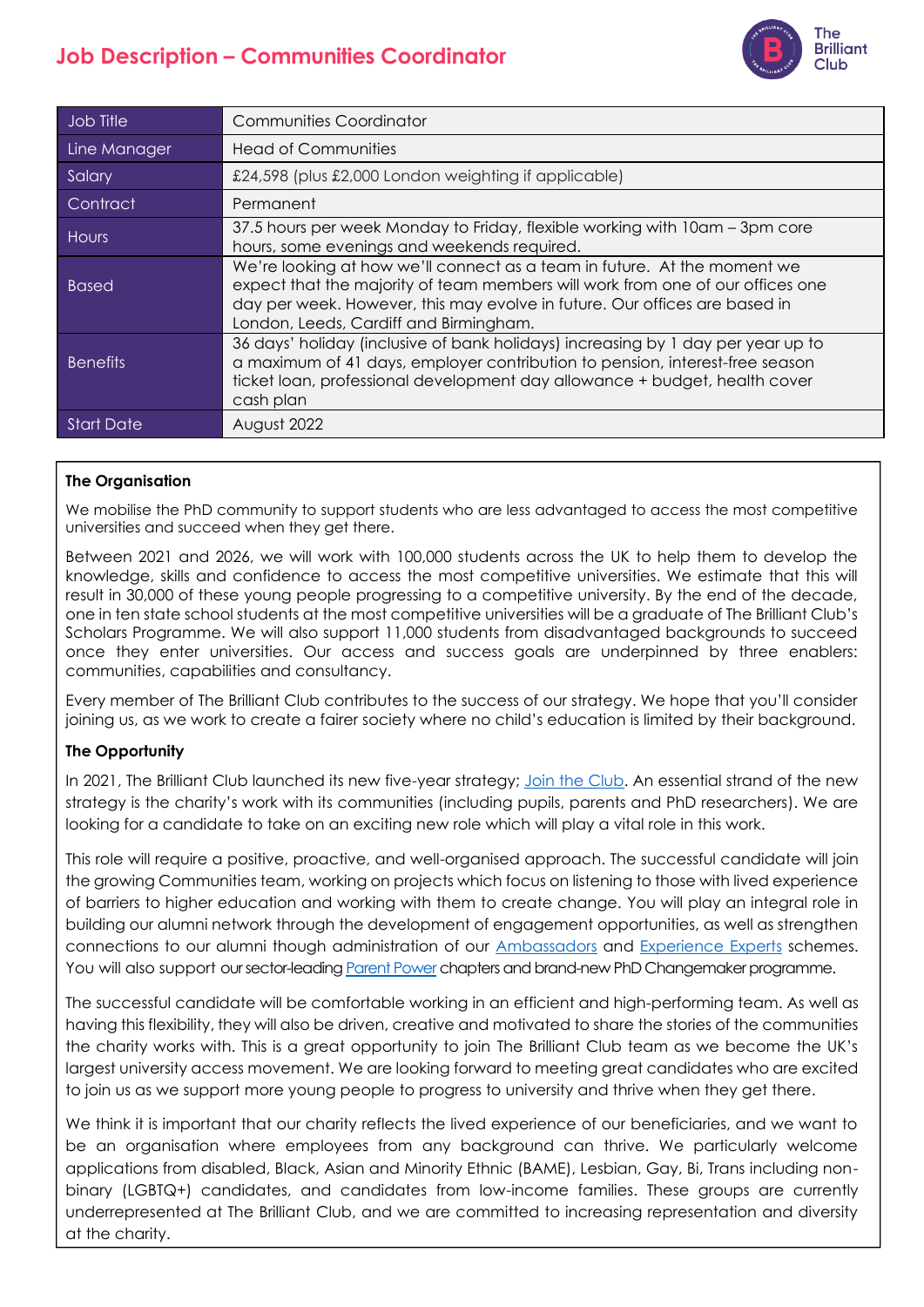# **Job Description – Communities Coordinator**



| To Apply               | Please click here to fill out our Equality and Diversity Monitoring Form and here to submit<br>your CV and a one page covering letter. Please note that we will not consider<br>applications that do not refer to this post. |
|------------------------|------------------------------------------------------------------------------------------------------------------------------------------------------------------------------------------------------------------------------|
| <b>Deadline</b>        | 9am on Monday 11th July                                                                                                                                                                                                      |
| <b>Interviews</b>      | First round interviews: Monday 18th July                                                                                                                                                                                     |
|                        | Second round interviews: Tuesday 26th July                                                                                                                                                                                   |
| <b>Further Details</b> | Please visit www.thebrilliantclub.org or call Nato Asaturov on 020 3005 3341                                                                                                                                                 |

## **Person Specification**

## **External Stakeholder Management**

- Understands the complexity of the different audiences The Brilliant Club works with and how to tailor communications to different audience needs
- Proactively engages with external stakeholders and identifies opportunities to build networks and share community stories

#### **Communication**

- Confidently adapts content, tone and delivery of communications based on the audience and the communication mechanism
- Uses high attention to detail to create quality copy, capture information accurately, spot errors and identify issues.

### **Initiative and Problem-Solving**

- Proactive in seeking feedback to enhance processes
- Ability to take ownership of projects and be accountable for spotting and solving problems within these projects

#### **Time and Resource Management:**

• Manages own time and workload, with strong prioritisation skills

### **Developing Self and Others**

Self-reflective and committed to own professional development

### **Technical Skills**

- Confident in using digital systems for delivery
- Capable of adapting quickly to new systems and interfaces

### **Role Specific Knowledge and Skills**

- Essential Able to take a people-focused approach to working with a diverse range of communities
- Essential Experience of managing projects or organising events
- Desirable Experience of community organising or working within a community environment
- Desirable Experience of CRM systems, such as Salesforce, and email platforms such as MailChimp